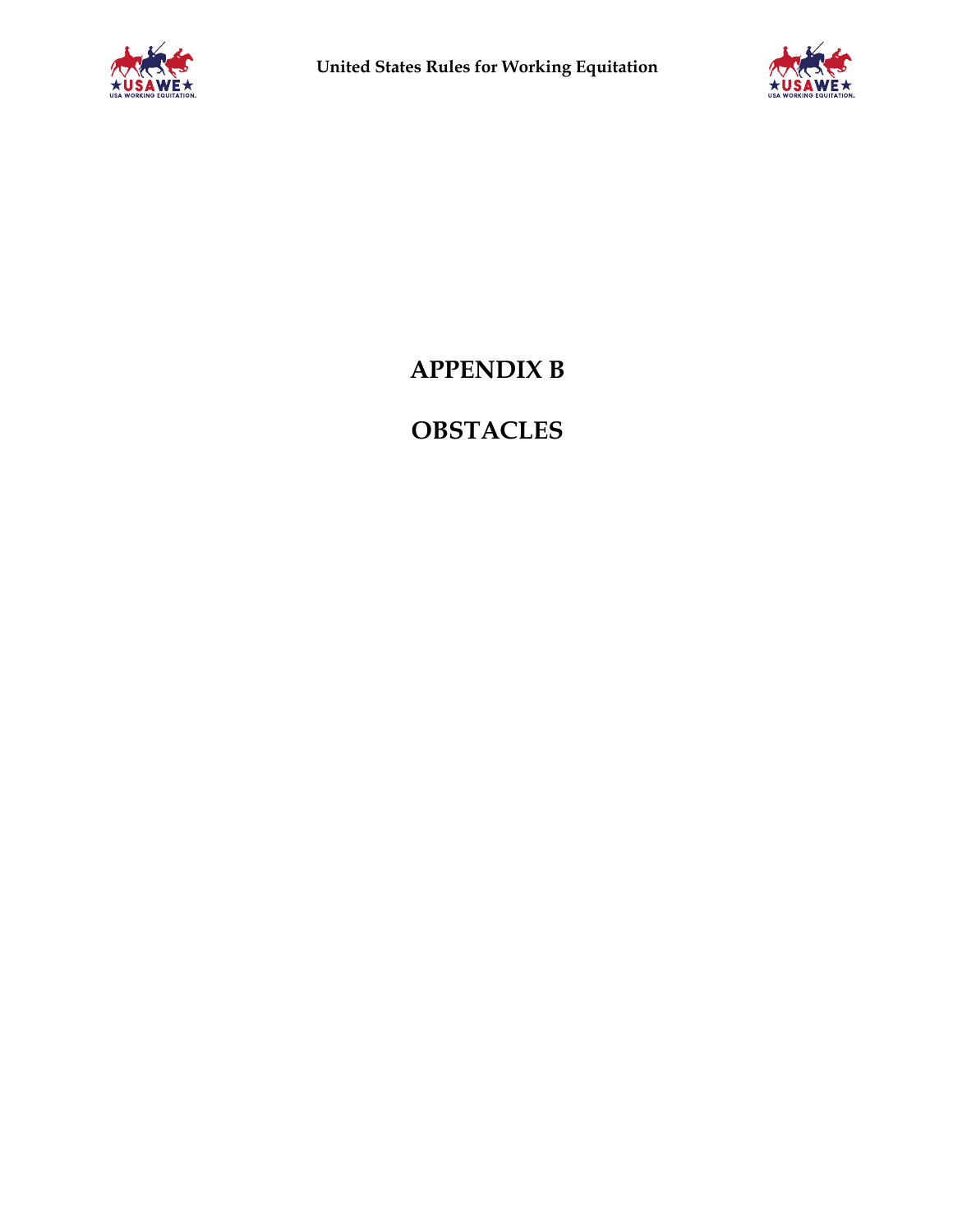



### **Contents**

# **WAWE Obstacles**

| 1.  |  |
|-----|--|
| 2.  |  |
| 3   |  |
| 4.  |  |
| 5.  |  |
| 6.  |  |
| 7.  |  |
| 8.  |  |
| 9.  |  |
| 10. |  |
| 11. |  |
| 12. |  |
| 13. |  |
|     |  |
| 15. |  |
| 16. |  |
| 17. |  |
| 18. |  |
| 19. |  |
|     |  |

## **Additional Non-WAWE Obstacles**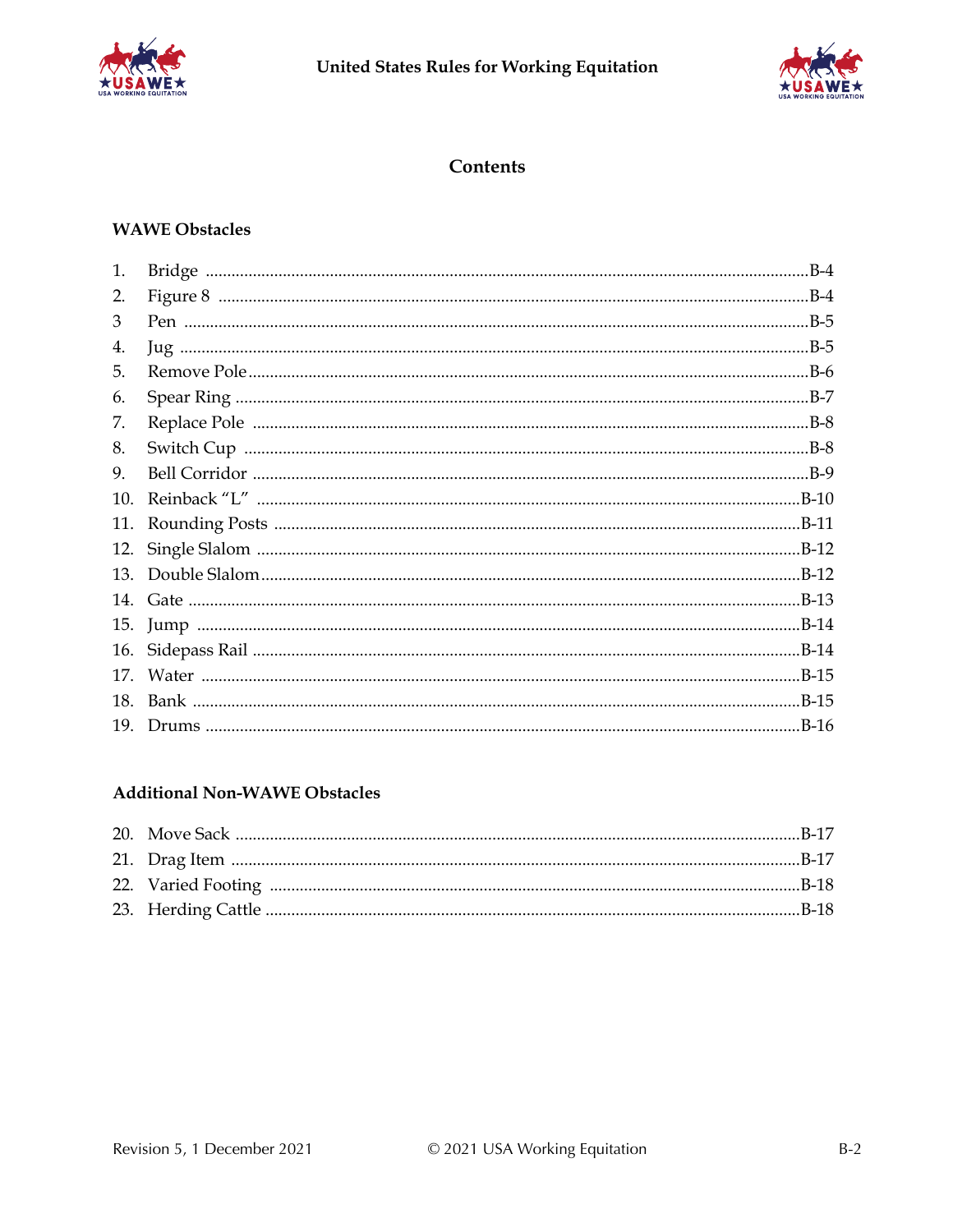



# Obstacles - Alphabetical Listing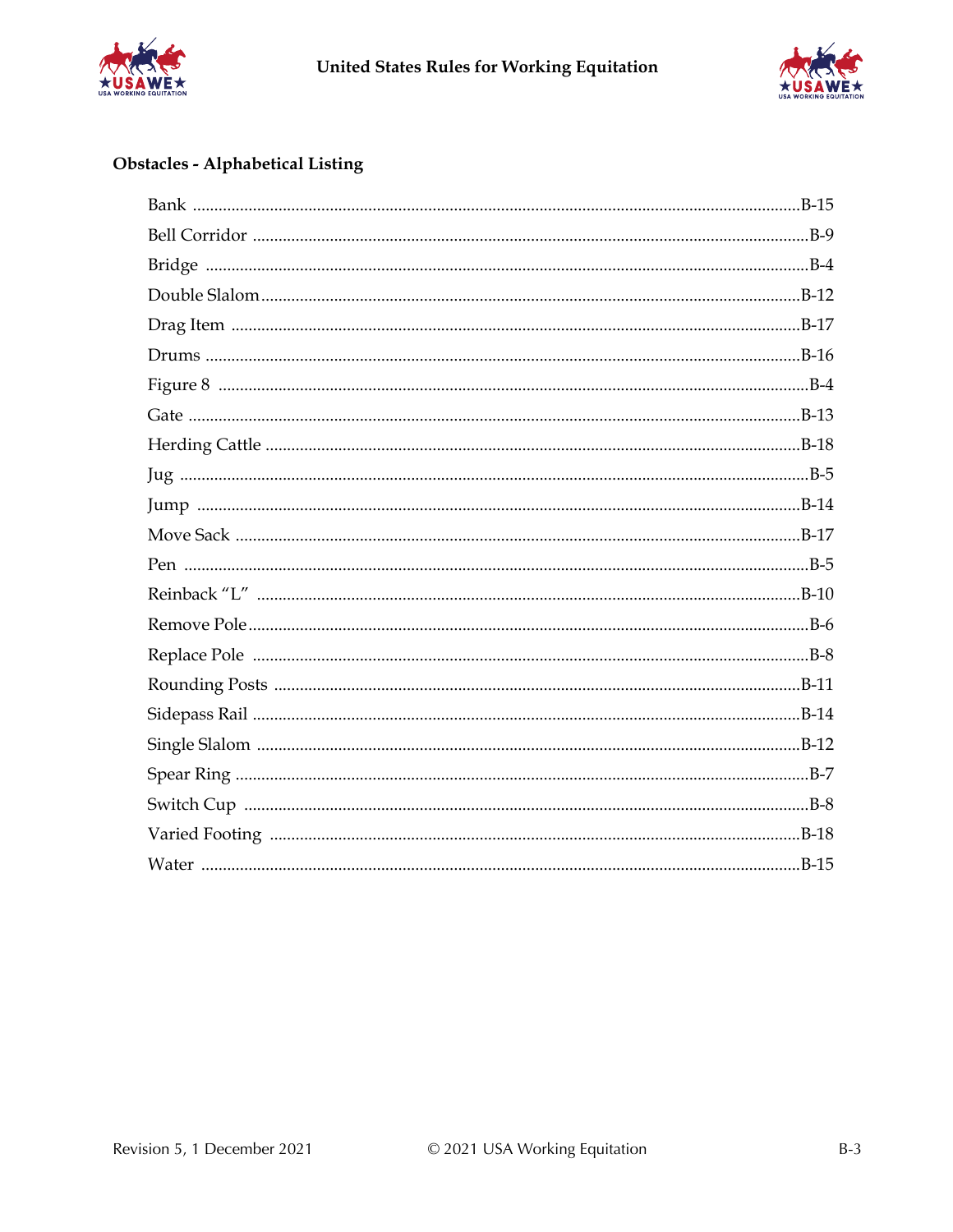



# **APPENDIX B. OBSTACLES**

*(refer to Table 6-1 for gait requirements)*

### **1. Bridge**

- a. Description. The bridge should be made of wood and be solidly constructed to ensure that it is not a danger for the horse or rider. The deck of the bridge must not be slippery. The bridge may be arched or angled in its rise. Recommended dimensions are minimum width:  $1.5$  m  $(5 \text{ ft})$ ; minimum length:  $4$  m  $(13 \text{ ft})$ ; minimum height:  $20 \text{ cm } (8 \text{ in.})$ . The bridge may have side rails. If side rails are used, for safety considerations the rails must be constructed such that they can be quickly and easily removed without the use of tools. Side rails should be between 91 cm (3 ft) and 1.2 m (4 ft) in height.
- b. Execution. The bridge must be crossed at a walk in the Ease of Handling phase for all levels. The bridge may be crossed in both directions provided that there is one obstacle in between the first and second crossing.
- c. Assessment Criteria (EOH). The Judge will evaluate the transition to the walk, the quality and regularity of the walk, the straightness of the horse going over the bridge, and the confidence of the horse and rider while navigating this obstacle. Points will be deducted if a horse shows any awkwardness, hesitation, or irregularity. Stepping off the bridge prematurely is a course error.

### **2. Figure 8**

- a. Description. Two drums (or similar upright items) are placed 3-m (10-ft) apart on center.
- b. Execution. The horse performs a circle around the righthand drum. Upon completing the turn, halfway between the drums, the horse will change direction and begin a circle of the same diameter around the left-hand drum. When completing the second circle, the horse must pass between the drums to exit the obstacle. The circles must be uniform in size with the change of lead and/or bend on-center between the drums. A circle size of 3 m (10 ft)



represents the highest degree of execution. The Advanced (L6) and Masters (L7) levels may be required to rein back through the obstacle after the initial circuits in the forward direction. The first circuit in reverse must circle the drum on the right. If this option is included, it must be indicated on the course map.

c. Assessment Criteria (EOH). The Judge will evaluate the straightness of the approach to the obstacle; correctness of the horse's posture during the change of lead; the passage half way between the drums; the shape, symmetry, and precision of the circles; and the horse's response to the aids. A lower score will be given if the change of lead and/or change of bend are not centered between the drums. A negative mark will be given if the rider fails to perform a change of lead or if a drum is knocked over.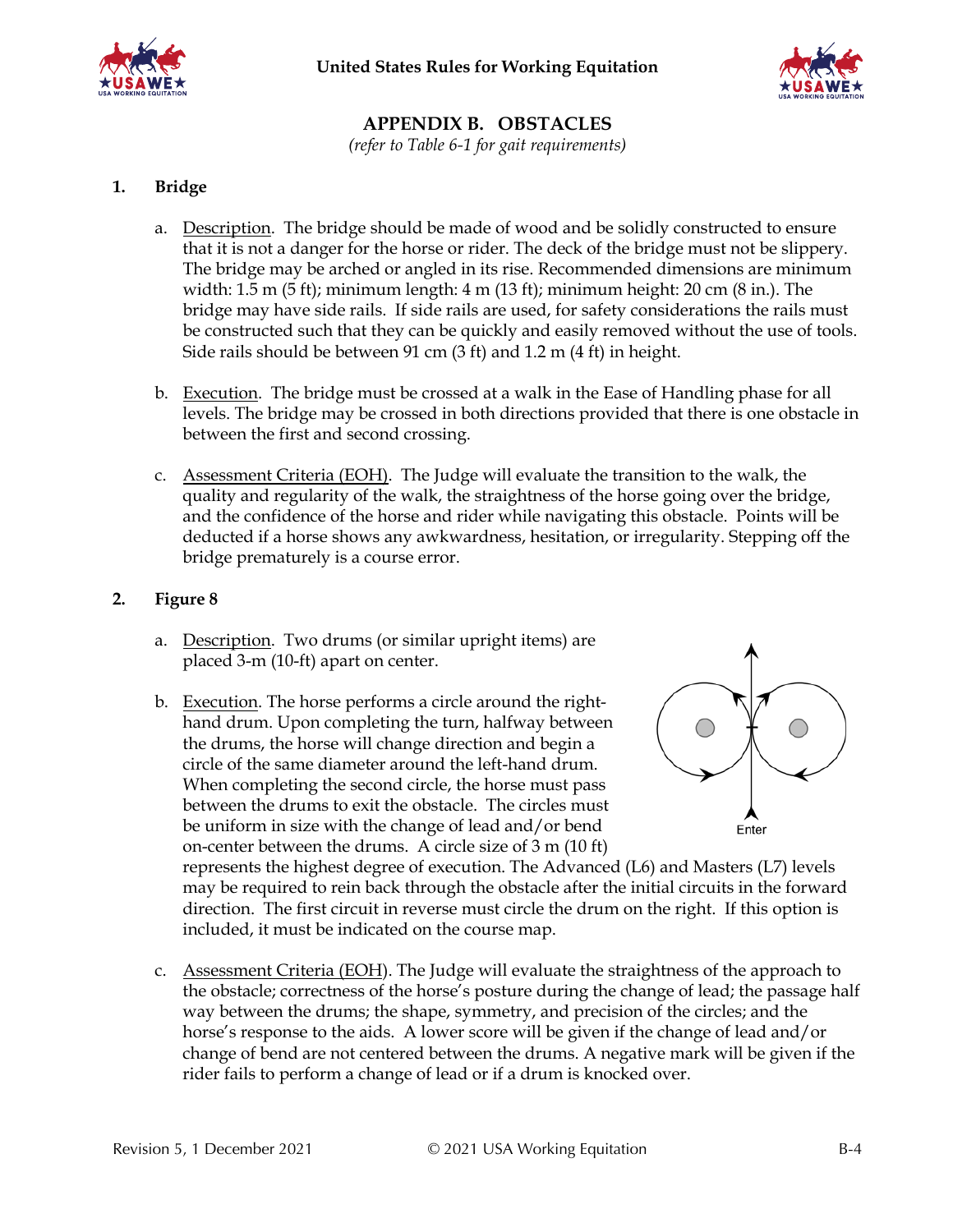

### **3. Pen**

a. Description. This obstacle consists of a round enclosure 6 m (20 ft) in diameter, with an entrance between 1.5-m (5-ft) and 2.5-m (8-ft) wide. Inside the round enclosure is a smaller round fenced enclosure 3 m (10 ft) in diameter meant to simulate a livestock pen. The inner pen may have small animals or statuary placed inside of the enclosure. The corridor around the livestock pen should be 1.5 m (5-ft) wide.



b. Execution. The horse should enter the obstacle at the prescribed gait in one direction, exit the obstacle, change direction, and re-enter the obstacle going in the opposite direction. The rider may choose the initial direction unless it is specifically designated on the course map or by the Judge. When changing direction, the horse will execute a semicircle, half pirouette, or turn on the haunches. If cantering, a change of lead is required.

In the Speed trial, the Pen is performed in one circuit only; the rider may choose the direction unless it is specifically designated on the course map or by the Judge.

c. Assessment Criteria (EOH). The Judge will evaluate the horse's serenity and confidence, quality of gaits, and the rider's serenity and use of aids in performing the obstacle. The turn outside the pen and change of lead if required between circuits of the pen are considered as components of the obstacle.

### **4. Jug**

- a. Description. A jug sits on top of a small table or other platform that is at least 1.2-m (4-ft) high. A manufactured table is not required; a table-like platform may be constructed of common materials (e.g., hay bales, sacks of grain, etc.) The jug must have a handle. The jug must be placed in the same position for each competitor.
- b. Execution. The rider approaches the table in the prescribed gait, halts with the rider's leg even with the table, raises the jug above her/his head, and replaces the jug on the table. The obstacle must be approached from the numbered side. The rider may stop at any position around the table as long as the obstacle is approached from the numbered side. The horse must depart at the same gait as it approached the obstacle.

If the jug is dropped, a member of the ground crew will hand the jug to the riders competing at the Introductory (L1) level. Novice (L2/L3) level riders must dismount, retrieve the jug, remount and replace the jug on the table, or may request permission to pass and receive a 0 score. Intermediate (L4) through Masters (L7) riders must dismount, retrieve the jug, remount, and replace the jug; failure to do so will result in disqualification.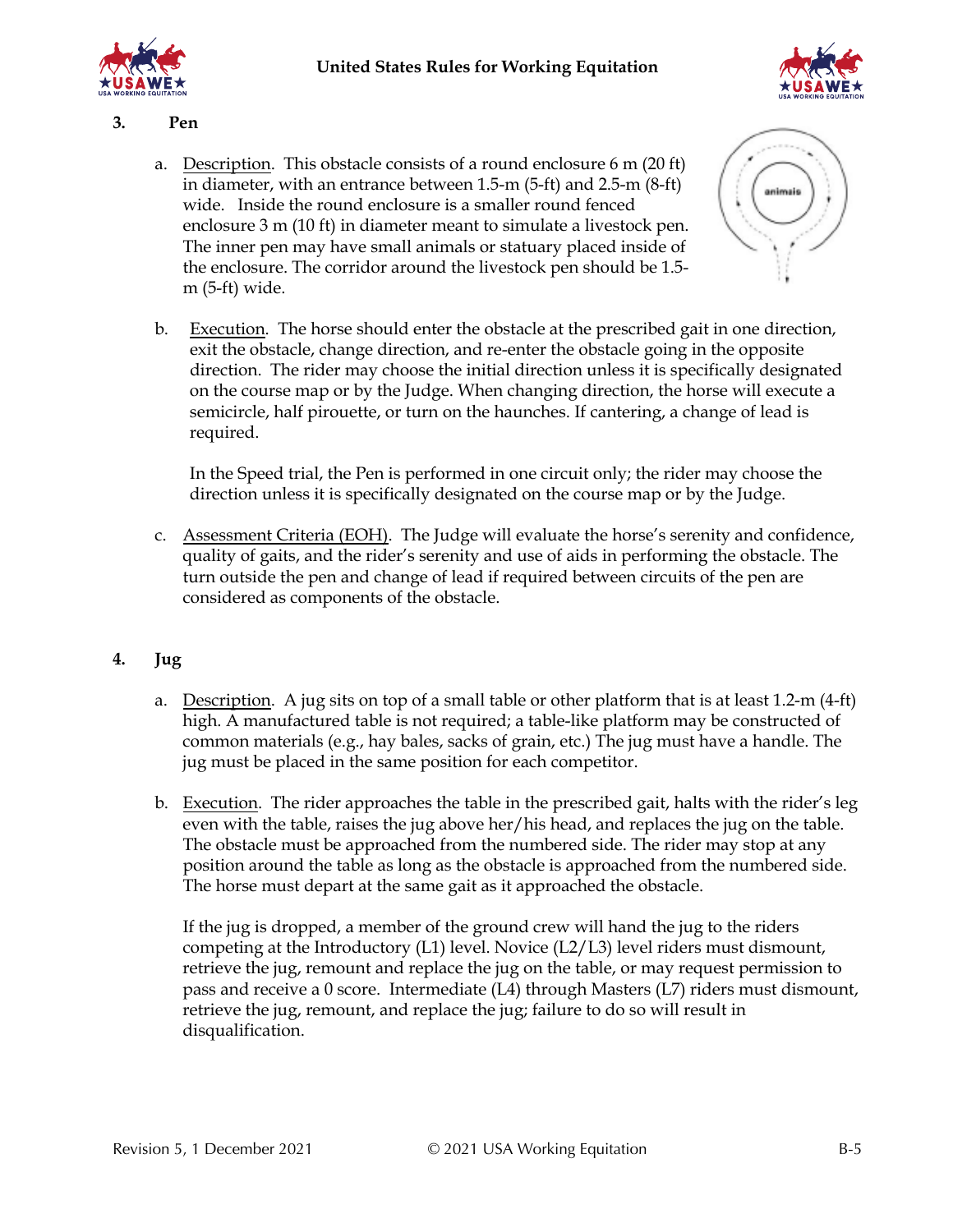

c. Assessment Criteria (EOH). The Judge will evaluate the manner in which the horse approaches and remains immobile next to the table without showing any fear and trusting the rider's use of aids. The jug, when placed on the table, must remain upright. Any jarring movement against the table will result in a lower score. Intermediate (L4) through Masters (L7) level riders will receive a higher score for approaching the table at canter with a good canter-to-halt transition.

### **5. Remove Pole**

- a. Description. This obstacle consists of an open-topped drum and a pole 2.5 to 3.5 m (8 to 11.5 ft) in length. The pole is placed in the drum, butt end down. The tip of the pole should be easily identified as such by a pronounced taper or distinctive coloring. The ground crew, at the direction of the Judge, will place the pole in the same position for all riders. A rider may request permission of the Judge to adjust the position of the pole but may only do so if the Judge grants permission. Adjusting the position of the pole without permission is considered showing an obstacle to the horse in an overt manner and is thus grounds for disqualification from the trial.
- b. Execution. The rider should approach the drum and retrieve the pole without stopping or breaking gait. The horse should advance at a steady gait and not react negatively to the appearance of the drum or the rider's removal of the pole. The rider may circle the drum once before picking up the pole, though this is considered less difficult than a straight approach.

If the pole is dropped, a member of the ground crew will hand the pole to the riders competing at the Introductory (L1) level. Novice (L2/L3) level riders must dismount, retrieve the pole, remount, and place it in the drum from horseback, or may request permission to pass and receive a 0 for the obstacle. Intermediate (L4) through Masters (L7) riders must dismount, retrieve the pole, remount, and place it in the drum from horseback. Failure to do so will result in disqualification.

This obstacle must be used in conjunction with **Replace Pole** (#7). The **Spear Ring** (#6) obstacle is not required but may be included in the sequence. When used in sequence with **Remove/Replace Pole**, they are considered and scored as a single obstacle. If other obstacles are encountered between them, they are scored separately (e.g., if the **Remove Pole** and **Spear Ring** obstacles are performed in sequence and another obstacle is performed before **Replace Pole** is encountered, then **Remove Pole** and **Spear Ring** are considered a single obstacle, and **Replace Pole** is considered a separate obstacle).

c. Assessment Criteria (EOH). The Judge will evaluate the manner in which the horse approaches the obstacle, its reaction to the movement of the pole, and the relaxed manner in which the rider uses the pole. A lower mark will be given for any alteration of the cadence or change of movement. Picking up the pole in a straight line is considered more difficult and will earn a higher score than circling the drum while picking up the pole. Circling the drum more than one time will result in a negative score. Knocking down the drum will result in a negative score.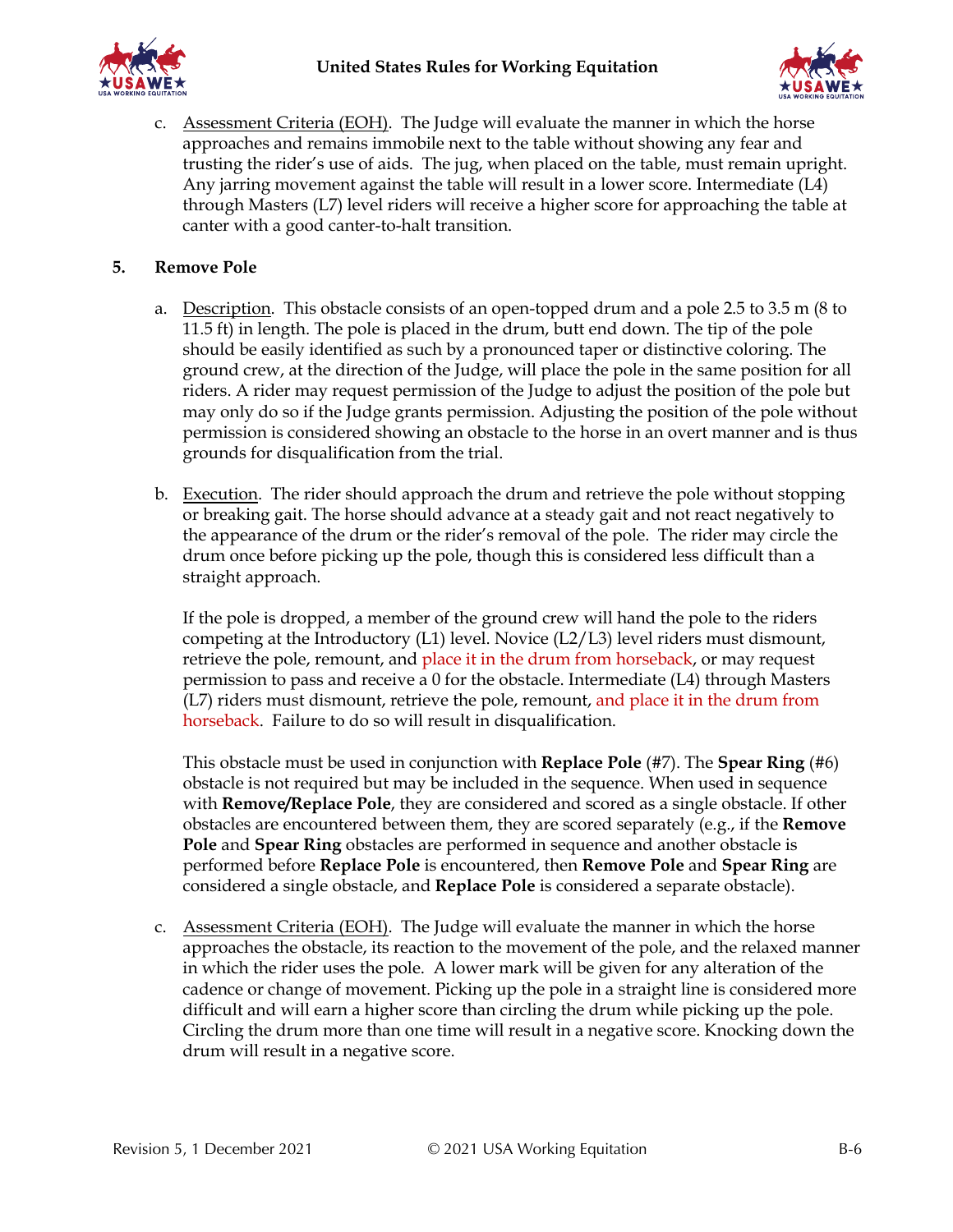



### **6. Spear Ring**

a. Description. The obstacle consists of a pole and a ring. The pole is taken from the **Remove Pole** obstacle (#5). If using multiple rings, the rings should be set at varying heights. It is traditional for the base to be in the shape of a bull with the ring placed on top. The rings can be made out of wood, metal, or plastic and should be approximately 15 cm (6 in.) in diameter.

The obstacle is used in conjunction with **Remove Pole** (#5) and **Replace Pole** (#7) and may be placed between these obstacles in the course but may have additional obstacles in between.



b. Execution. The competitor must skewer the ring(s) with the tip of the pole. The horse must maintain gait as prescribed for the level of competition.

If the pole is dropped, a member of the ground crew will hand the pole to the riders competing at the Introductory (L1) level. Novice (L2/L3) level riders must dismount, retrieve the pole, and remount with the pole in hand or may request permission to pass and receive a 0 for the obstacle. Intermediate (L4) through Masters (L7) riders must dismount, retrieve the pole, and remount with the pole in hand. Failure to do so will result in disqualification.

c. Assessment Criteria (EOH). The Judge will evaluate the manner in which the horse approaches the obstacle, maintaining a good posture and not changing the cadence, and the fluidity with which the rider completes the exercise. Any break in the horse's movement with loss of fluidity will be penalized. Striking any part of the obstacle will result in a lower score. Skewering the ring is not nearly as important as the style/approach to the obstacle, the continuity in movement of the horse and rider, correct bend, correct lead, and evenness of gait. Dropping the ring after picking it up or failure to skewer the ring will result in a lower score.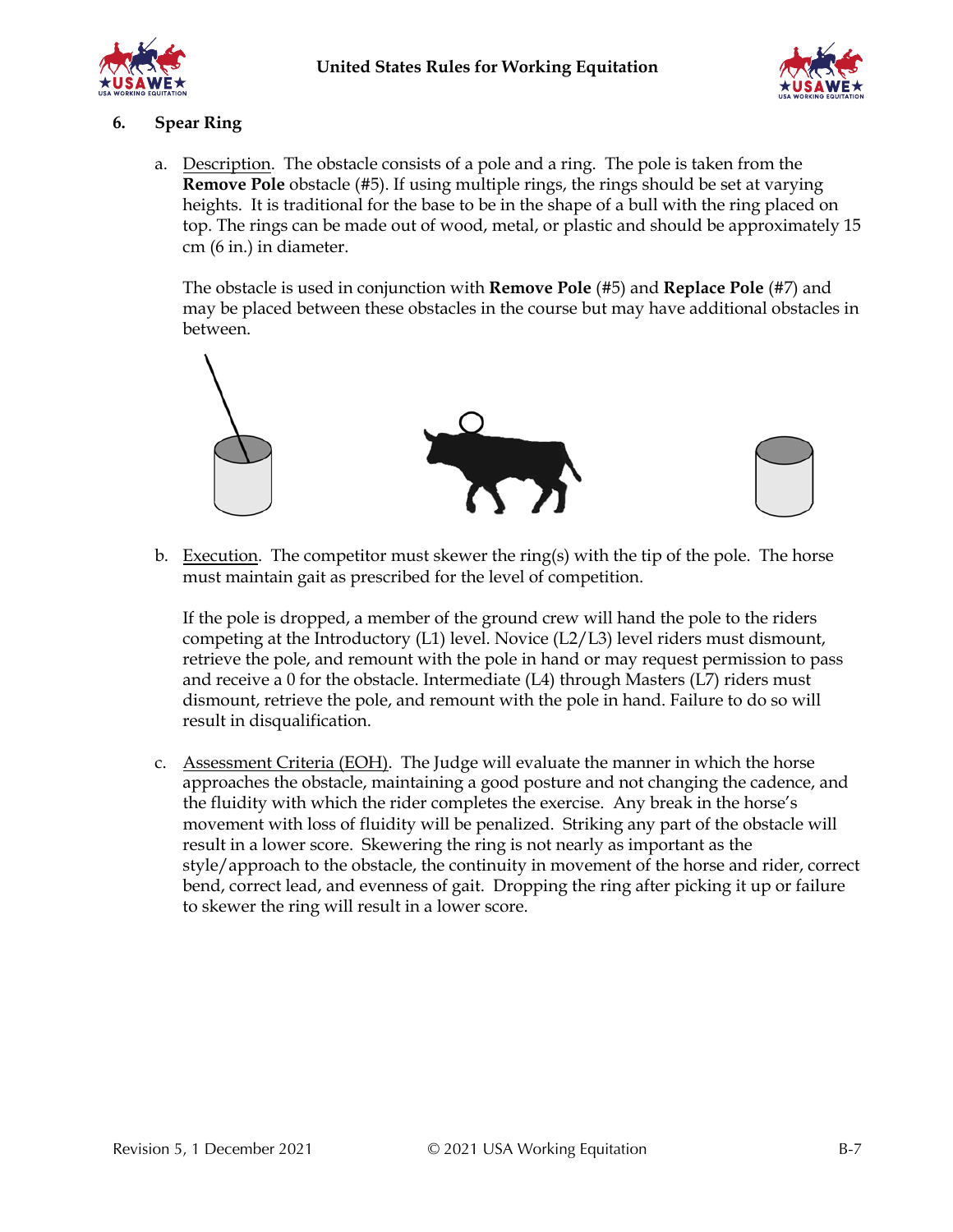



### **7. Replace Pole**

- a. Description. The obstacle is an open-topped drum set some distance apart from the drum in **Remove Pole** obstacle (#5). The drum in obstacle #5 may be used for this obstacle provided there is another obstacle in-between or a prescribed route away from it in the course design.
- b. Execution. The pole is deposited with the butt end down in the drum. The rider may circle the drum once before replacing the pole, though this is considered less difficult than a straight approach.

The pole must be deposited into and remain in the drum. If the pole bounces out or is dropped, a member of the ground crew will hand the pole to the riders competing at Introductory (L1) level. Novice (L2/L3) level riders must dismount, retrieve the pole, remount, and place it in the drum from horseback, or may request permission to pass and receive a 0 for the obstacle. Intermediate (L4) through Masters (L7) riders must dismount, retrieve the pole, remount, and place it in the drum from horseback. Failure to do so will result in disqualification.

This obstacle must be used in conjunction with **Remove Pole** (#5). The **Spear Ring** (#6) obstacle is not required but may be included in the sequence. When used in sequence with **Remove/Replace Pole**, they are considered and scored as a single obstacle. If other obstacles are encountered between them, they are scored separately (e.g., if the **Remove Pole** and **Spear Ring** obstacles are performed in sequence and another obstacle is performed before **Replace Pole** is encountered, then **Remove Pole** and **Spear Ring** are considered a single obstacle, and **Replace Pole** is considered a separate obstacle).

c. Assessment Criteria (EOH). The Judge will evaluate the manner in which the horse approaches the obstacle, its reaction to the movement of the pole, and the relaxed manner in which the rider uses the pole. Any break in gait or change of cadence by the horse will be penalized. Depositing the pole in a straight line will earn a higher score than circling the drum. Circling the drum more than one time will result in a negative score. Knocking down the drum will result in a negative score. Placing the tip end of the pole in the drum will receive a negative score.

### **8. Switch Cup**

- a. Description. This obstacle consists of two bending poles that are approximately 2 m (6.5 ft) in height, with an exterior base not secured in the ground. The poles are set 1.2-m (4-ft) apart. A drinking cup is placed upside down on the tip of one of the poles. The cup must be placed on the same pole for all competitors in the division or level.
- b. Execution. The horse and rider approach the obstacle at the prescribed gait and halt. The rider removes the cup from the pole where it is set, places it on the other pole, and then immediately exits the obstacle, proceeding forward at the prescribed gait.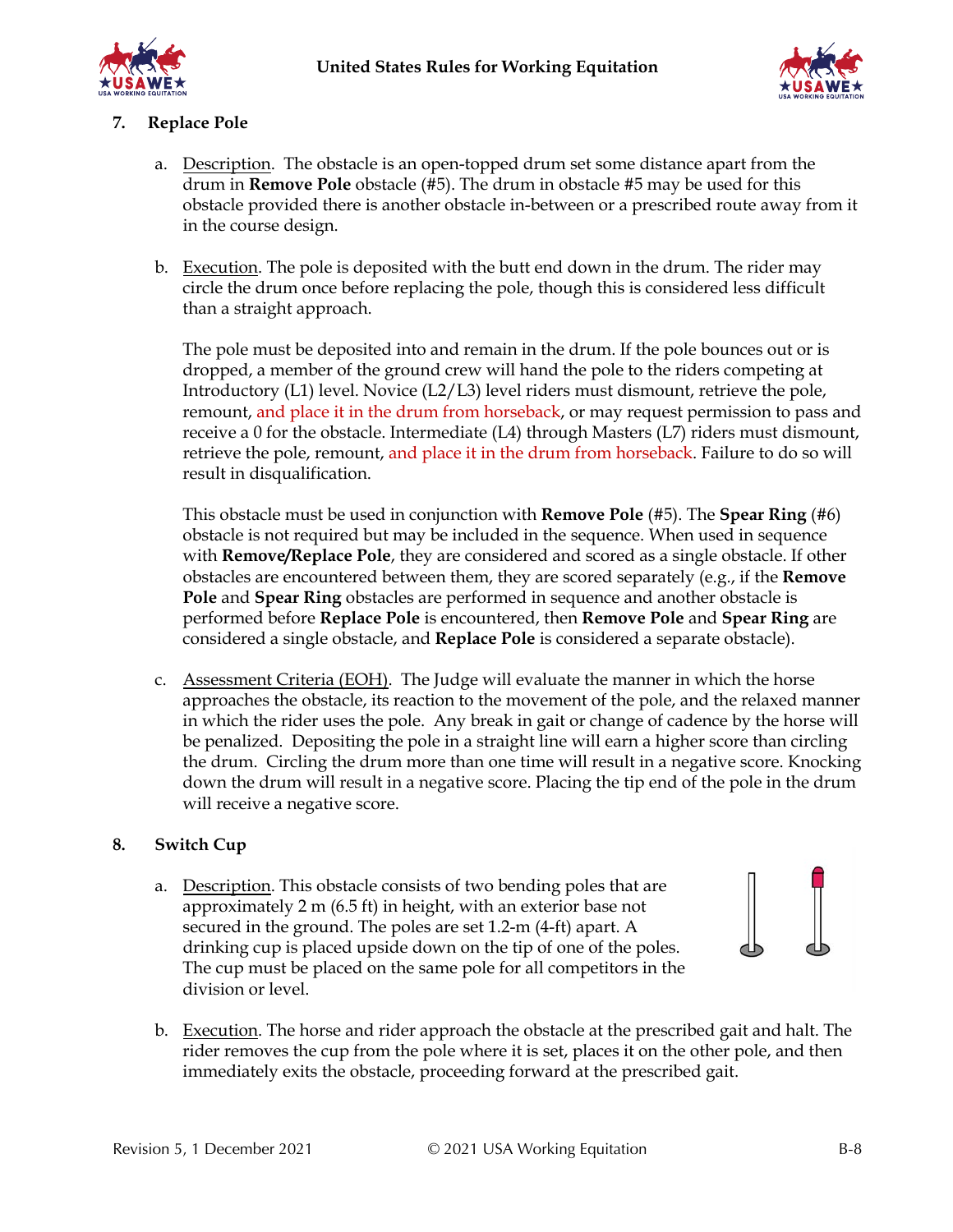



If the cup is dropped, a member of the ground crew will hand the cup to the riders competing at the Introductory (L1) level. Novice level (L2/L3) riders must dismount, retrieve the cup, remount, and place it on the pole from horseback, or may request permission to pass and receive a 0 for the obstacle. Intermediate (L4) through Masters (L7) riders must dismount, retrieve the cup, remount, and place it on the pole from horseback; failure to do so will result in disqualification.

If the pole that the cup is to be placed on is knocked down, the ground crew will reset the pole for L1 riders. L2/L3 riders must dismount, reset the pole, remount and place the cup on the pole, or request permission to pass and receive a 0 for the obstacle. L4 through L7 riders must dismount, reset, remount, and place the cup on the pole; failure to do so will result in disqualification.

c. Assessment Criteria (EOH). The Judge will evaluate the horse's attitude, calmness, straightness, and collection; the immobility of the horse, the rider's use of aids; and the fluidity, continuity, and quality of performance. Points will be awarded for the horse's immobility when switching the cup from one pole to another, and its immediate exit from the obstacle at the prescribed gait. The transition should be smooth, uphill, and come from the haunches. The horse should not "jump" forward. Dropping the cup will result in lower score.

### **9. Bell Corridor**

- a. Description. A corridor is made from two parallel rails resting on supports, small fences, or walls at least 30 cm (12 in.) in height. The supports are not secured in the ground. The rails are approximately 3.7-m (12-ft) long and 1.5 m (5-ft) apart. A bell is placed 2-m (6.5-ft) high at the end of the corridor. The support holding the bell is placed so that the bell hangs in center of the corridor.
- b. Execution. The horse and rider enter the corridor at the prescribed gait for the level and halt at the end of the corridor. The rider rings the bell and reins back through the corridor. The obstacle is completed when the front of the horse clears the obstacle and course markers (if present).
- c. Assessment Criteria (EOH). The Judge will evaluate the horse's attitude, straightness, gait, and collection; the immobility of the horse at the bell; the rider's use of aids; and the fluidity, continuity, and quality of the performance. A higher score will be awarded for performing the obstacle well at the canter rather than at walk when allowed. The Judge will give a lower mark to a horse that drags its feet during the rein back. The Judge will give a lower mark if a horse touches the rails, and a negative mark if the horse displaces or knocks down any of the rails or if the horse steps over the rails. Failure of the horse to remain still will be penalized. Failure of the rider to ring the bell will result in disqualification. Exiting the destination (bell) end of the corridor with all four feet will result in disqualification.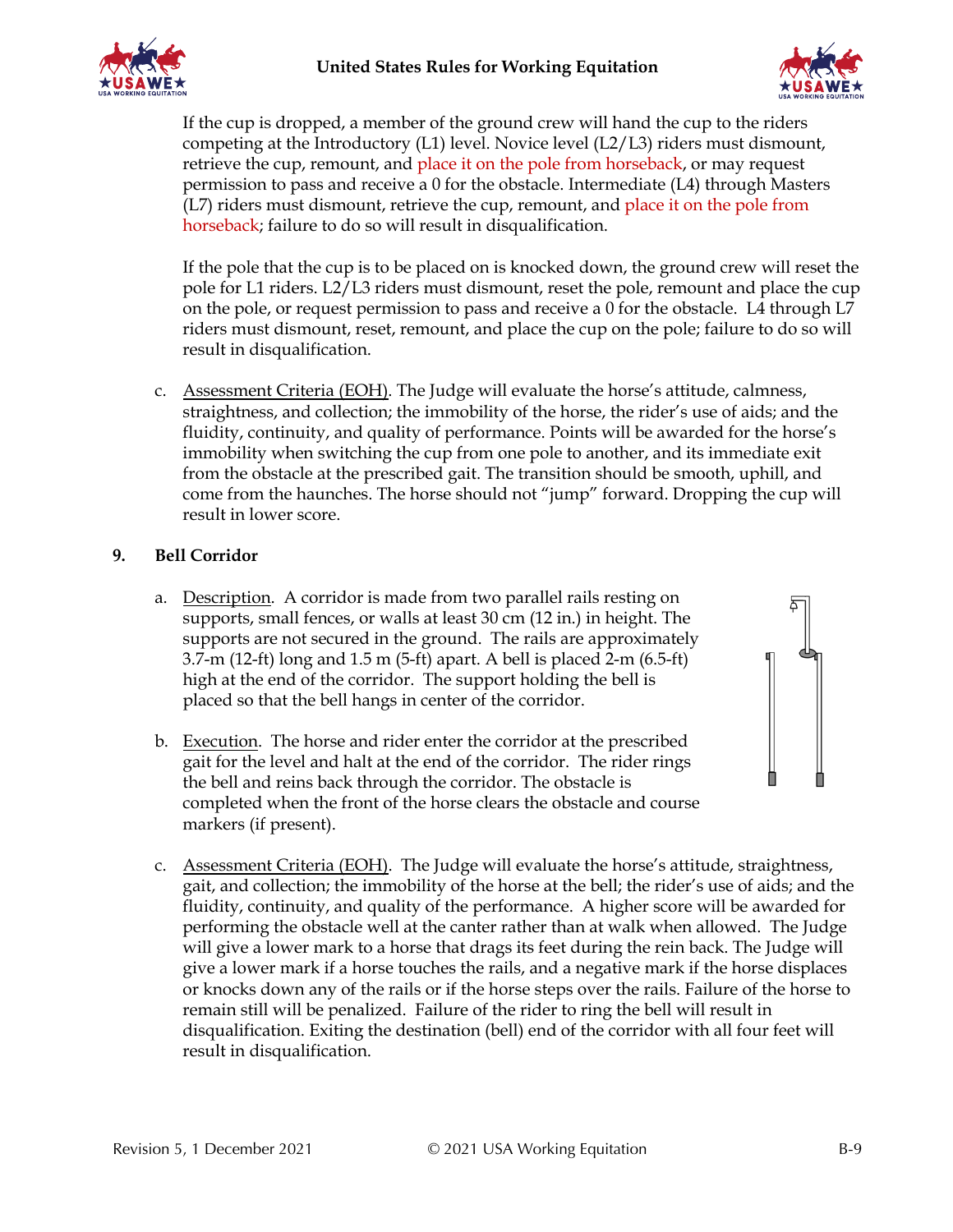## **United States Rules for Working Equitation**



### **10. Reinback "L"**

- a. Description. This obstacle consists of an L-shaped corridor made from parallel rails resting on supports, small fences, or walls at least 30 cm (12 in.) in height. The bend of the "L" may be in either direction. The supports are not secured in the ground. The outer rails are approximately 3.7-m (12-ft) long. The corridor is 1.5-m (5-ft) wide. There are two variations to this obstacle:
	- (1) A bell is placed 2-m (6.5-ft) high at the end of the corridor (identical to #9, **Bell Corridor**).
	- (2) Two bending poles are at the end of the corridor, one on each side. A cup is placed upside down on each of the poles. There is a second set of bending poles at the entrance to the obstacle.
- b. Execution. The horse and rider enter the corridor at the prescribed gait for the level and halt at the end of the corridor. Depending on the configuration, the rider either:



- (1) Rings the bell and backs down the "L" corridor to exit the obstacle, or
- (2) Removes the cup and backs down the "L" corridor. Upon exiting, the rider halts and places the cup on the pole at the entrance corresponding with the side from which the cup was removed.

If the cup is dropped, Novice level (L2/L3) riders must dismount, retrieve the cup, remount, and place it on the pole from horseback, or may request permission to pass and receive a 0 for the obstacle. Intermediate (L4) through Masters (L7) riders must dismount, retrieve the cup, remount, and place it on the pole from horseback. Failure to do so will result in disqualification.

If the pole that the cup is to be placed on is knocked down, L2/L3 riders must dismount, reset the pole, remount and place the cup on the pole, or request permission to pass and receive a 0 for the obstacle. L4 through L7 riders must dismount, reset, remount, and place the cup on the pole; failure to do so will result in disqualification.

This obstacle is not used for the Introductory (L1) level.

c. Assessment Criteria (EOH). The Judge will evaluate the fluidity of the horse's movements and its response to the use of the aids, enabling the route to be performed with maximum smoothness and accuracy. The Judge should consider the quality of the halt transition. The horse should remain immobile in the halt; failure to do so should result in a negative mark. Bumping any part of the obstacle without knocking it over will result in a lower score. Knocking over any part of the obstacle will result in a negative score. The Judge will give a lower mark to a horse that drags its feet during the rein back.

Failure of the rider to ring the bell will result in disqualification.

Exiting the corridor on the destination end with all four feet is a disqualification.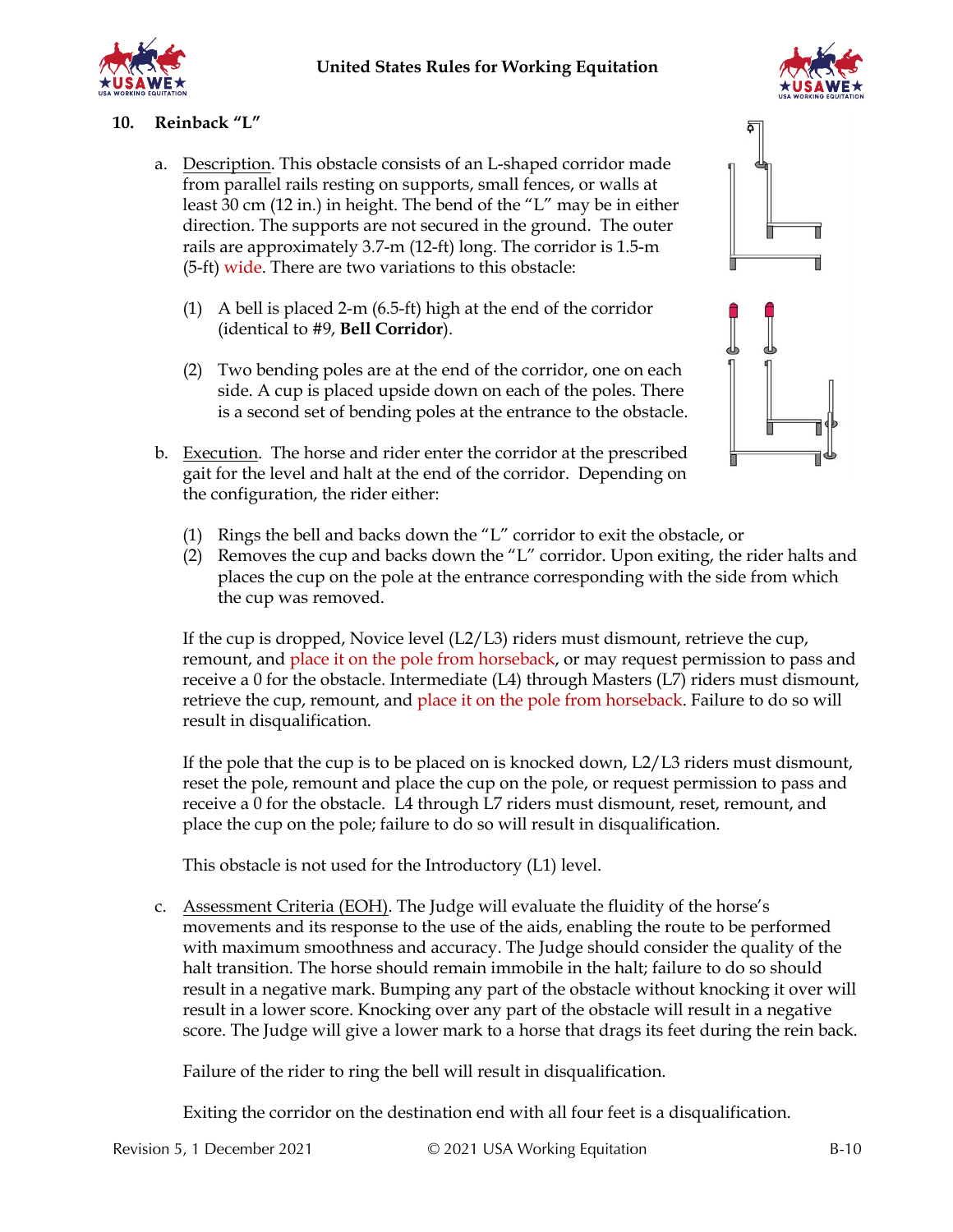



### **11. Rounding Posts**

- a. Description. Two parallel lines of three posts each create a 1.5-m (5-ft) wide corridor. The posts in each line are separated a minimum of 2.5 m (8 ft) and a maximum of 3 m (10 ft) from each other, and are aligned with the posts on the other line. A cup is placed upside-down on the tip of each of the end posts in the corridor.
- b. Execution. The rider advances through the corridor at the prescribed gait and halts between the end posts to pick up a cup. The rider then reins back in a reverse slalom around the middle post on the side of the corridor from which she/he removed the cup and halts between the entrance posts to deposit the cup on the tip of the post at the entrance of the corridor corresponding with the side from which the cup was retrieved. The rider must keep the cup in her/his hand throughout the execution of the obstacle, but the obstacle can be completed with two hands on the reins if the rider is performing two-handed.

The horse must halt between the posts, showing immobility when the rider picks up the cup from the post and places the cup upside down on the top of the first post. To complete the obstacle, the horse must rein back fully to exit (i.e., all four feet) from the last pair of posts or entrance markers if included.

This obstacle is not performed at the Introductory (L1) level. At the Novice (L2/L3) levels, the horse and rider rein back straight between the posts without performing a slalom.

If the cup is dropped, Novice  $(L2/L3)$  riders must dismount, retrieve the cup, remount with the cup in hand, and replace it on the post or may request permission to pass and receive a 0 for the obstacle. Intermediate (L4) through Masters (L7) riders must dismount, retrieve, remount, and place the cup or be disqualified.

If the post that the cup is to be placed on is knocked down, L2/L3 riders have the option of dismounting, resetting the post, remounting, and replacing the cup, or request permission to pass and receive a 0 for the obstacle. L4 through L7 riders must dismount, reset the post, remount, and place the cup on the post; failure to do so will result in disqualification.

c. Assessment Criteria (EOH). The Judge should consider the quality of the gait and the halt transition. The Judge will evaluate the fluidity of the horse's movements and its response to the use of the aids, enabling the obstacle to be performed with maximum smoothness and accuracy. The horse should remain immobile in the halt; failure to do so will result in a negative score. Touching any of the posts will result in a lower score. Knocking over a post will result in a negative score. Failure to replace the cup on the designated post will result in a disqualification. Exiting the destination end of the corridor with all four feet will result in a disqualification. The Judge will give a lower mark to a horse that drags its feet during the rein back.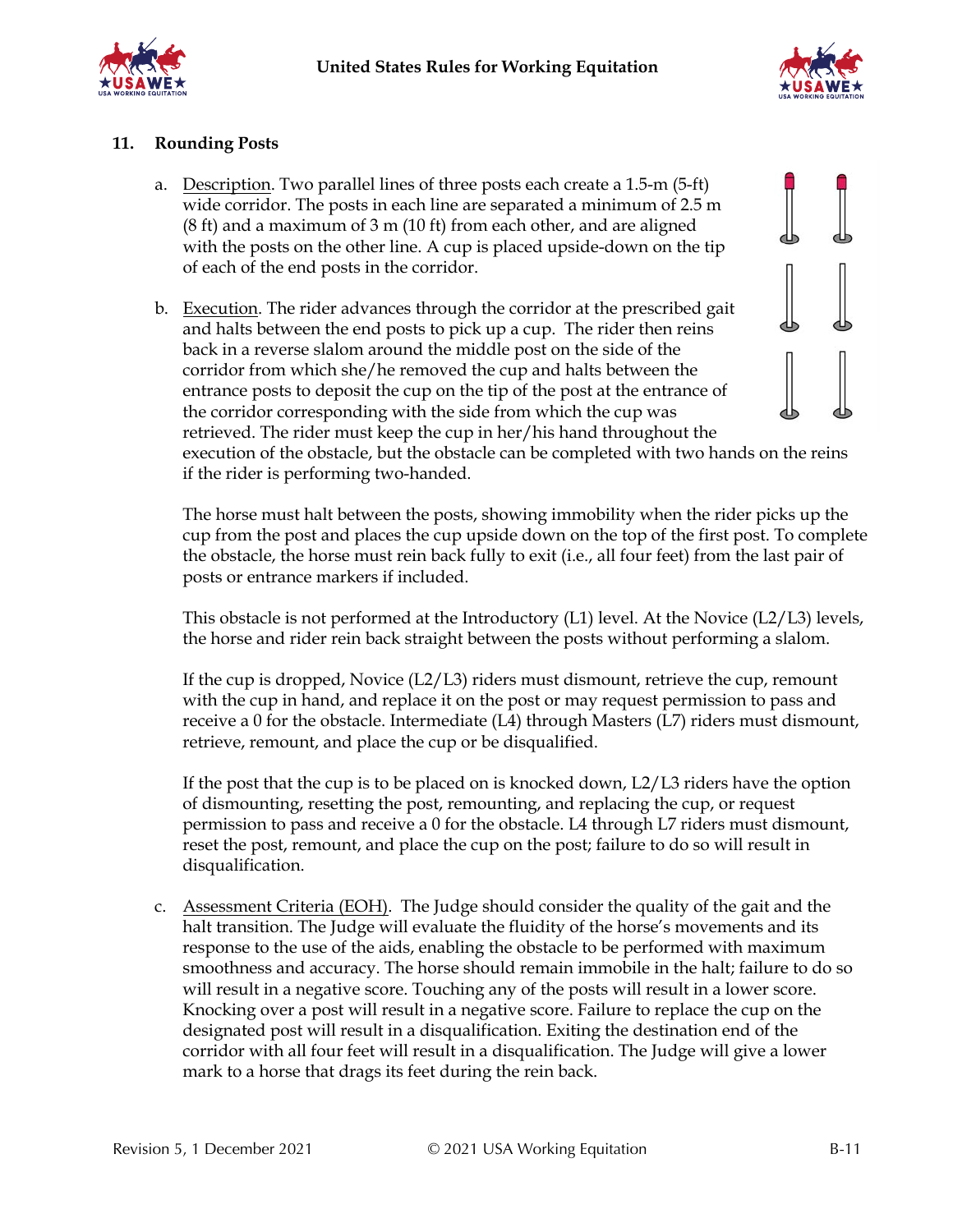



### **12. Single Slalom**

a. Description. This obstacle consists of an odd number of posts or similarly shaped objects in a straight line with bases not secured to the ground. There must be a minimum of five posts; seven are recommended for Advanced and Masters levels. The posts are approximately 2 m (6.5 ft) in height and set with a distance of 6 m (20 ft) between each post. Flags indicating side of entry are placed on the appropriate side of the first post or can be placed on the post itself.



- b. Execution. The obstacle is entered in the prescribed gait. If there are not flags marking the exit of the obstacle, the obstacle is complete when the horse has broken the line between the two final posts. The line of travel should be weaving through the posts rather than loops around the posts. Lead changes must be performed as prescribed for that level. Changes of bend and lead are to be executed at each change of direction, in the line and midway between the posts. The horse's lead and bend should be in conformity with the turn.
- c. Assessment Criteria (EOH). The Judge will evaluate the horse's calm, precise action; fluid and continuous movement; quality of gait; overall manner in performing this obstacle; and the quality of the lead changes. The Judge should consider correctness and attitude during the change of lead and/or changes of bend through the horse's body. Late or delayed lead changes and/or changes of bend will result in a lower score. Failure to perform lead changes and/or changes of bend will result in a negative mark. The shape, symmetry, and precision of the bending line, and the horse's response to the rider's aids will be considered. A negative score will be given for knocking down any of the posts.

### **13. Double Slalom**

a. Description. This obstacle consists of an odd number of upright posts: minimum of five; seven recommended; minimum of seven for Advanced and Masters levels. Each post is approximately 2 m (6.5 ft) in height, with a base not secured to the ground. The posts are

arranged in two staggered parallel lines, with a distance of 6 m (20 ft) between the parallel lines and between each post on the line. The posts are staggered such that the midpoint between the first two posts of the first line is directly opposite the first post of the second line.

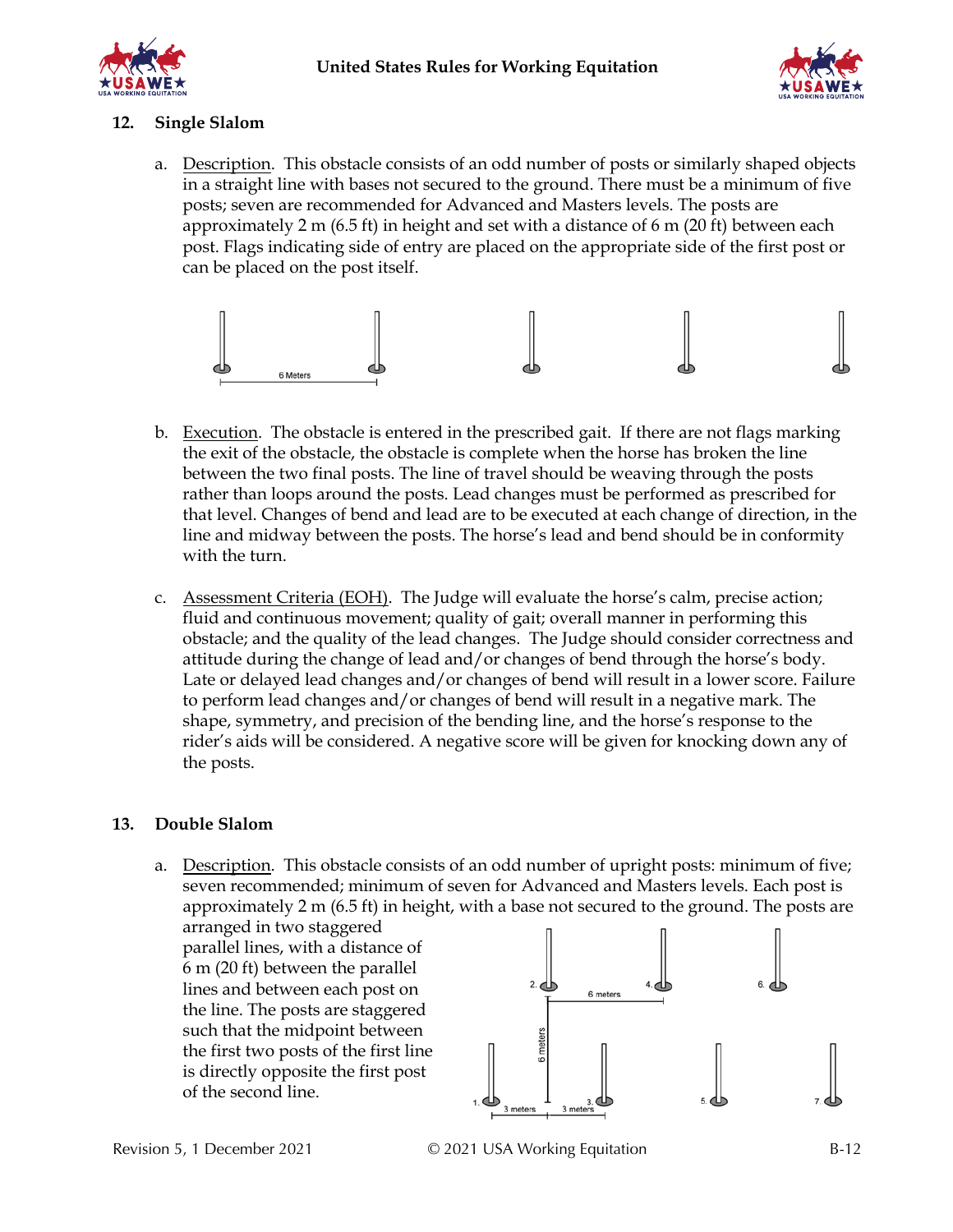



- b. Execution. The obstacle is entered at the prescribed gait. The horse will perform half loops or turns of consistent size around the posts in the direction indicated by the flags. Changes of lead/bend are performed halfway between the posts and on the line between the successive posts. The horse's lead and bend should conform to the direction of the turn. If there are no exit markers, the obstacle is complete when the horse has crossed the line between the final two posts.
- c. Assessment Criteria (EOH). The Judge will evaluate the horse's calm, precise action; quality of gait; fluid and continuous movement; overall manner in performing this obstacle; and the quality of the lead changes or changes of bend. The Judge should consider correctness and attitude during the change of lead and/or changes of bend through the horse's body, and the horse's bend around the posts. Late or delayed lead changes or changes of bend will result in a lower score. Failure to perform lead changes and/or changes of bend will result in a negative mark. The shape, symmetry, and precision of the turns for this obstacle, and the horse's response to the rider's aids will be considered. A negative score will be given for knocking down any of the posts.

### **14. Gate**

- a. Description. The gate must be at least  $1.3$  m (4-ft  $3$ -in.) high and  $2$ -m (6.5-ft) wide, supported by two weighted posts (or jump standards) and two hinges. A latch easily operated from horseback should be used. The gate can be opened to the right or left depending on how the obstacle is set in the course. A rope between two posts can be used instead of a solid gate. A solid gate is preferred for Ease of Handling in licensed shows and is required in championship competitions. A rope gate should be used for Speed.
- b. Execution. The rider will approach perpendicular to the gate at the prescribed gait for the level and transition to the walk as she/he approaches the gate. The rider then moves the horse laterally and halts alongside the gate. The rider must lift the latch, open the gate, and go through the entrance. When the horse has fully passed to the other side of the gate, the rider may back up one or two steps to close the gate. With the horse squarely halted, the rider will then put the latch in place to complete the obstacle. The rider should not release control of the gate at any point in the performance of this exercise until the gate is latched. The obstacle may be required in both directions providing there is at least one obstacle in between the first and second execution.
- c. Assessment Criteria (EOH). The Judge will evaluate the horse's action, which should be fluid and without any hesitation. The horse should pay attention to and participate in the opening and closing movements without showing any signs of insecurity or disobedience. The rider's action should be easy, precise, and free from hesitation. A negative score will be given if the rider releases control of the gate by letting go for more than a momentary adjustment of hand position at any time during the execution of this obstacle, or if there is any sign of insecurity by the horse or rider or lack of continuity (fluidity) of the action. Switching hands will result in a disqualification.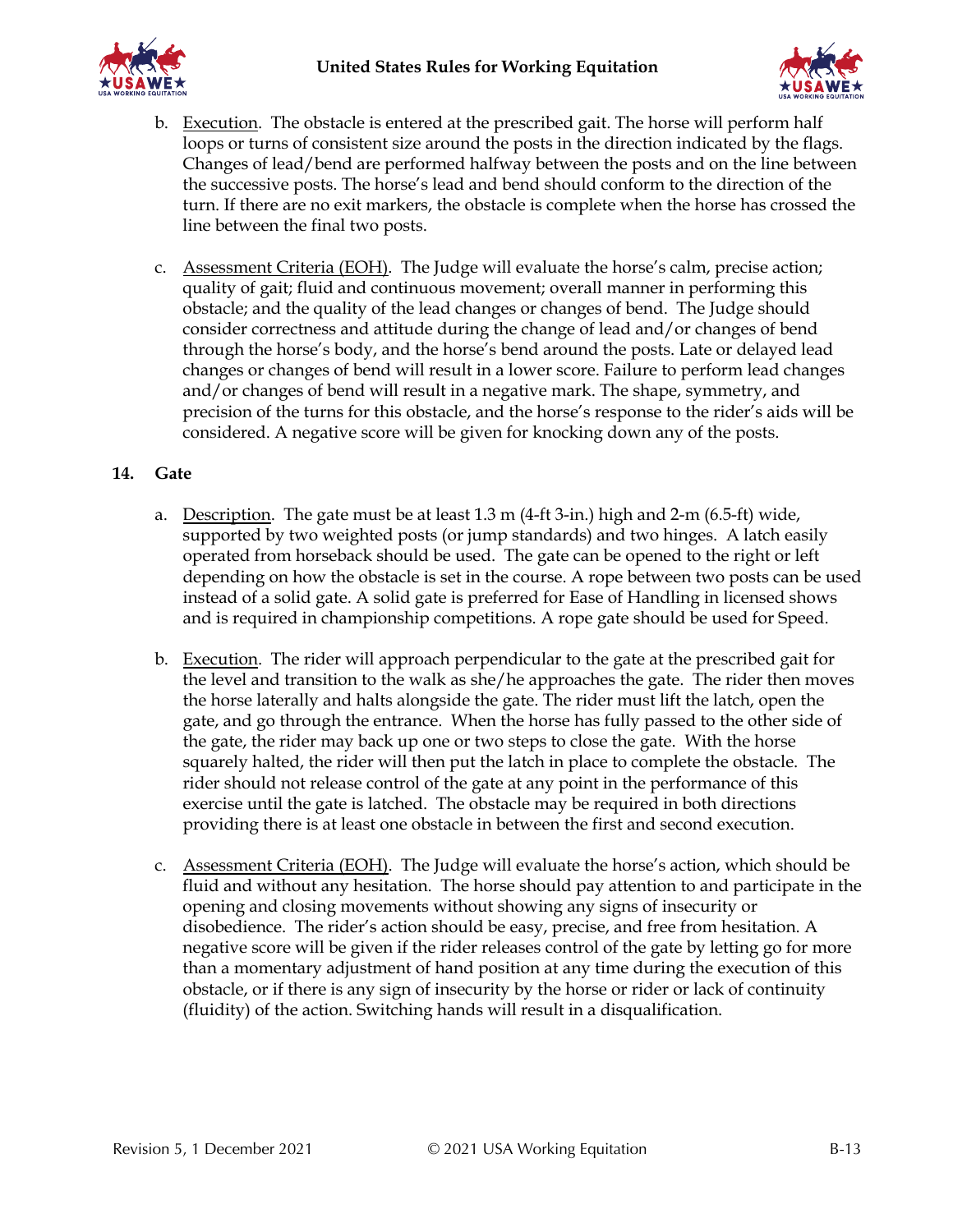



### **15. Jump**

a. Description. The obstacle consists of a single jump in a progression of heights for each level. Standard jump rails or a solid wood obstacle (like a flower box) can be used. Bales of straw placed end-to-end are acceptable. The jump must be at least 3-m (10-ft) across. The jump must be positioned between two jump standards with appropriate jump cups.

L1: A single rail is placed on the ground between the jump standards; jump cups must be removed. Up to two ground rails may be set in front of the jump rail; each 1- to 1.2-m (3.5- to 4-ft) apart.

L2 and L3: Jump consists of a pair of crossed rails not to exceed 0.5 m (22 in.) at the standard and 0.4 m (15 in.) at the center.

L4 thru L7: Jump consists of a solid-looking obstacle or rails set 0.5-m (22-in.) high.

- b. Execution. The horse should approach and jump over the obstacle cleanly, naturally, and with assurance. The obstacle may be required in both directions providing there is at least one obstacle in between the first and second execution.
- c. Assessment Criteria (EOH). The Judge will evaluate the manner in which the horse approaches and leaves the obstacle; the horse's calmness, straightness, and tempo throughout the obstacle; the bascule over the jump; and the pair's confidence and style. Knocking over any part of the obstacle will result in a negative score.

### **16. Sidepass Rail**

- a. Description. This obstacle consists of one or more rails about 3.7 m (12 ft) in length with a diameter of not more than 10 cm (4 in.), supported 5-10 cm (2-4 in.) above the ground. The rails may be arranged in the following configurations:
	- (1) Single rail
	- (2) Two rails in a line separated by at least 3 m (10 ft)
	- (3) Two parallel rails separated by at least 3 m (10 ft)
	- (4) Two rails in an "L" configuration
	- (5) Three rails in a zigzag (" $\overline{Z}$ ") configuration; rails are set at 90 degrees
- b. Execution. The horse's legs must cross in a lateral movement over the rail, keeping the rail between the horse's front and hind legs throughout the obstacle. The course map may indicate which direction (right or left) the horse and rider must pass over the rail; when not specified, the rider chooses the direction. For the two rails in a line (2) and the parallel rail (3) configurations, the rails must be ridden in different directions. For the "L" configuration (4), the horse must be positioned so that its head is to the inside of the "L". Any changes in gait required to execute this obstacle must occur at the entrance and exit markers.

This obstacle is not used for Introductory (L1) riders. Novice (L2/L3) levels can be asked to execute the single rail, two rails in a line, or parallel rails. Intermediate (L4/L5) and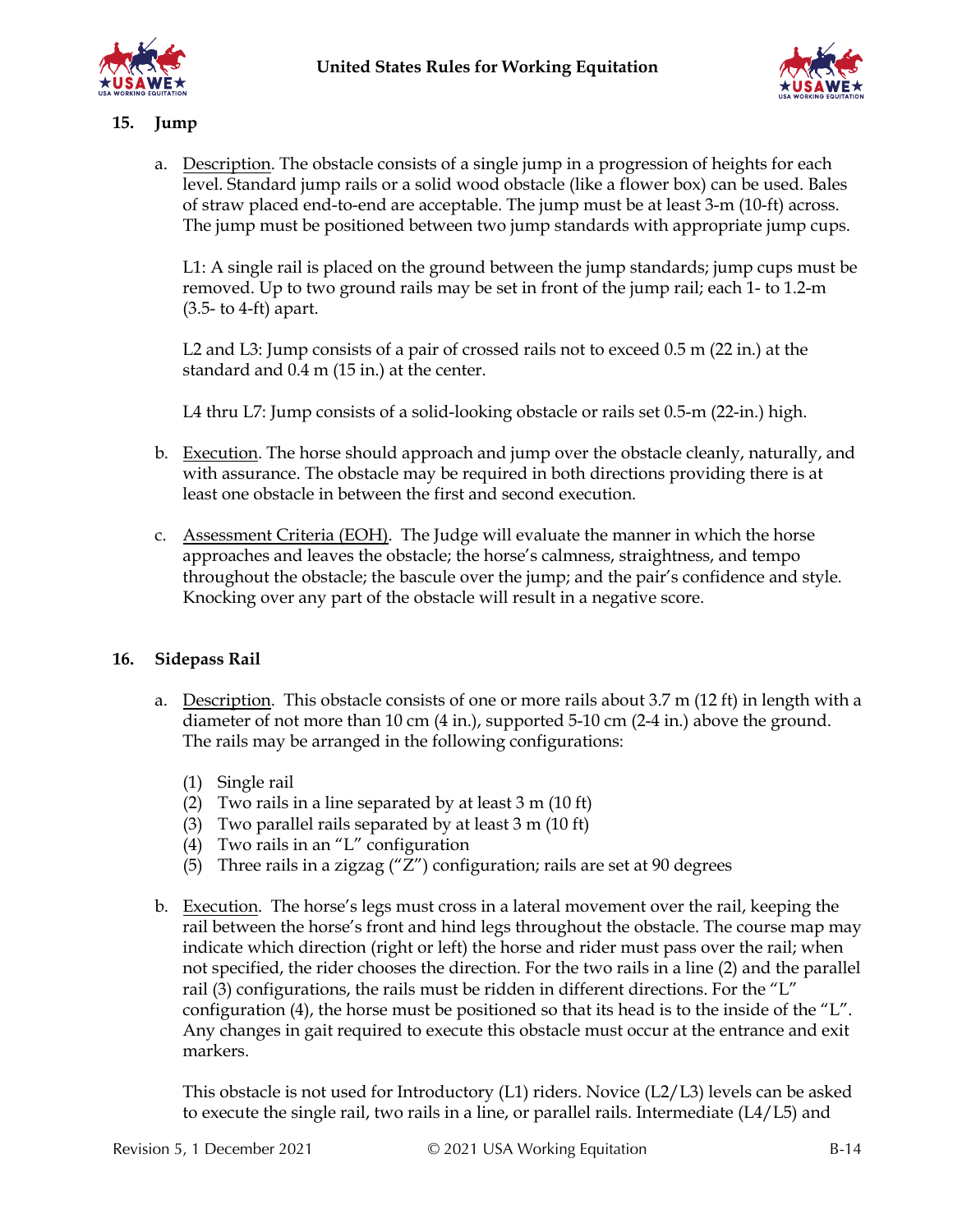



Advanced (L6) riders can be asked to execute single rail, two rails in a line, parallel rails, or the "L" configuration. Masters level (L7) riders can be asked to perform all configurations.

c. Assessment Criteria (EOH). The Judge will evaluate the horse's calmness, capacity to perform the obstacle, crossing of the legs, and the fluidity and continuity of the action. A bend in the direction of the movement will garner a higher score than if the horse is bent away from the movement. A lower mark will be given for bumping the rail. The Judge will give a lower mark for a lack of crossing of the horse's legs in the lateral movement. A negative mark will be given for knocking over the rail or if the horse steps across the rail with one or more feet. Exiting the rail prematurely or failing to sidestep over the entire length of the rail is a course error.

### **17. Water**

- a. Description. The ditch should be a minimum of 1.5 m (5 ft) in the direction of travel (long), and a minimum of 2.4 m (8 ft) wide. The ditch may be flat with a minimum depth of 10 cm (4 in.) or gently sloping to a maximum depth of 0.6 m (2 ft). The bottom surface should be safe for horses to travel across. Course markers must be used to mark the entrance and exit. The obstacle may be framed with logs so horses have to step over and into/out of the water.
- b. Execution. The horse should approach and maintain gait through the water naturally and without any hesitation. This obstacle is not used for Introductory (L1) riders.
- c. Assessment Criteria (EOH). The Judge will evaluate the manner in which the horse approaches the ditch, its reaction when going through the water, and the consistency of gait throughout the exercise. A lower mark will be given for hesitancy by the horse. A negative mark will be given if the horse steps backward before riding through the ditch or jumps the ditch without going through the water.

### **18. Bank**

- a. Description. The obstacle consists of an embankment of natural substance positioned not more than 30 to 60 cm (1 to 2 ft) above ground level. A level plateau is at the top and bottom of the embankment; the plateau must be at least 2-m (6.5-ft) long in the direction of travel. There may be ramps leading to and away from the level plateaus.
- b. Execution. The horse should approach and maintain the chosen gait through the obstacle naturally and without any hesitation. The obstacle can be executed as either an up-bank or a down-bank. Both an up-bank and a down-bank may be incorporated and scored as one obstacle. This obstacle is not used for Introductory (L1) riders.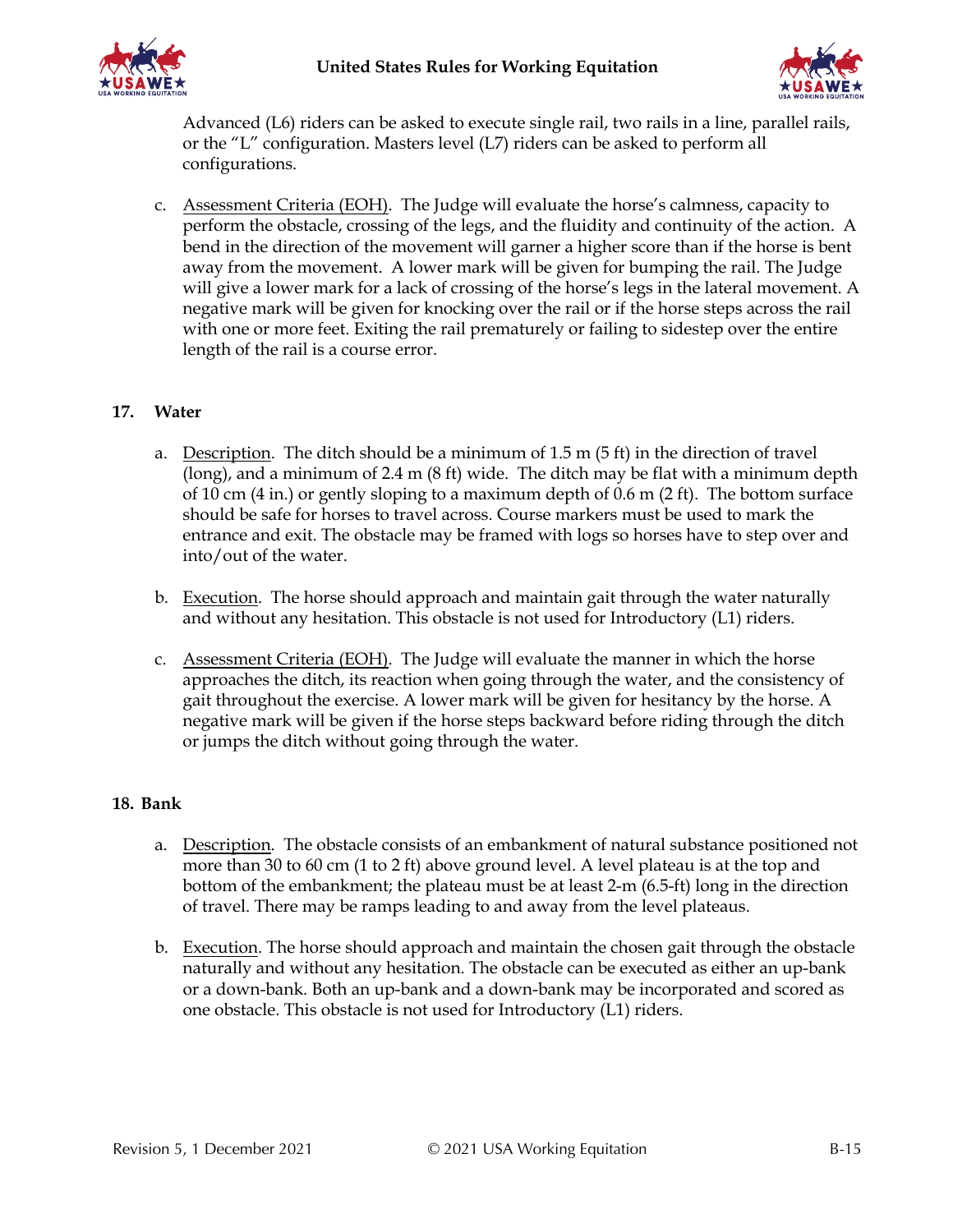



c. Assessment Criteria (EOH). The Judge will evaluate the manner in which the horse approaches the bank, the smoothness of the execution, the consistency and quality of gait throughout the exercise, and confidence in the rider's instructions. Lower marks are awarded for hesitancy. A horse that steps backward before going over the bank or steps off the side of the bank will receive a negative mark.

### **19. Drums**

a. Description. This obstacle consists of three drums positioned at the three points of an equilateral triangle with sides 3- to 4-m (10- to 13-ft) long, measured from the center of the drums. The drums are set 4-m (13-ft) apart for Introductory  $(L1)$ , Novice  $(L2/L3)$ , and Intermediate (L4/L5) levels, and 3-m (10-ft) apart for Advanced (L6) and Masters (L7) levels.



b. Execution. The horse enters at the appropriate gait for the level between drums  $A & C$ . The horse makes a full circle to the right around drum A. The horse proceeds to pass halfway between drums A & B, with a change of lead and/or bend over the imaginary line between A  $\&$  B. The horse makes a loop to the left around drum B. The horse then proceeds to pass halfway between drums B & C, with a change of lead and/or bend along the imaginary line between B & C. The horse makes a full circle to the right around drum C and exits at the same point from which the exercise began.

The obstacle may be executed to the left first if designated on the course map or approved by the Judge. The horse makes a full circle to the left around drum C. The horse proceeds to pass halfway between drums  $C & B$ , with a change of lead and/or bend over the imaginary line between  $C \& B$ . The horse makes a loop to the right around drum B. The horse then proceeds to pass halfway between drums  $B \& A$ , with a change of lead and/or bend along the imaginary line between  $B \& A$ . The horse makes a full circle to the left around drum A, and exits at the same point from which the exercise began.

All circles should be symmetrical and of the same diameter.

c. Assessment Criteria (EOH). The Judge will consider the horse's attitude, the rider's use of aids, tempo, continuity of action, quality of gait, fluidity of performance, correctness and attitude during the change of lead, accuracy of the passage halfway between the drums, and the shape, symmetry, and precision of the circles. The highest degree of execution is a 4-m circle for Introductory through Intermediate levels, and a 3-m circle for Advanced and Masters levels. A lower score will be given for incorrect placement of change of lead and/or change of bend (failure to perform midway between the drums). A negative mark will be given for failure to perform a change of lead and/or change of bend. The Judge will give a negative mark if a drum is knocked over.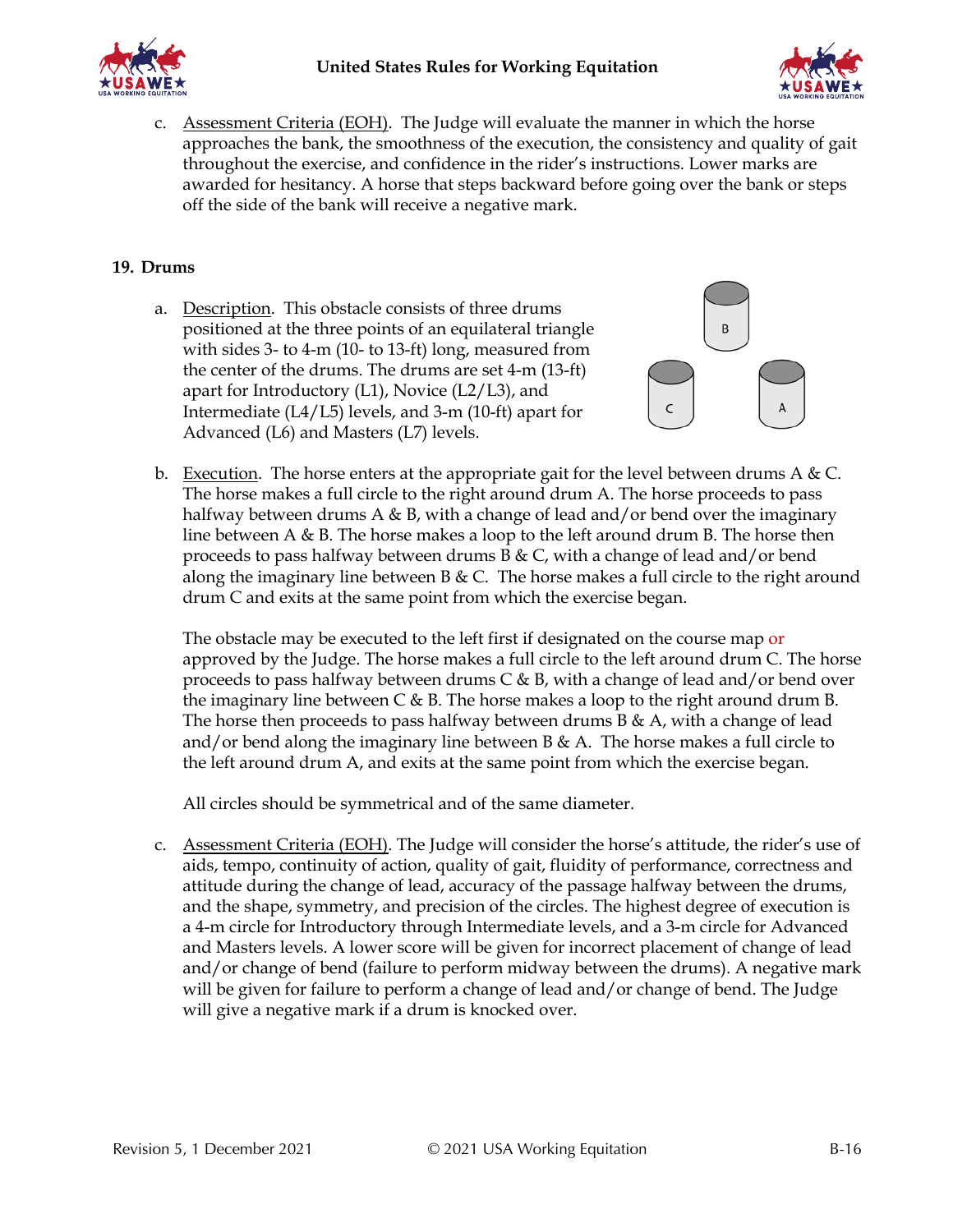



### **The following obstacles are alternative representations of traditional cattle handling methods used throughout the world. They are not used in WAWE competitions.**

### **20. Move Sack**

- a. Description. This obstacle consists of a table or platform, at least 1.2-m (4-ft) high. Two tables or platforms may be used, set some distance apart. A sack containing items not to exceed 4.5 kg (10 lbs) is set on one of the tables. The sack should be made of natural material such as burlap, canvas, or cotton (not a plastic bag).
- b. Execution. The rider picks up the sack from table A, continues forward at the prescribed gait and sets the sack down on table B. Introductory (L1) riders walk to perform this obstacle and may halt to pick up/drop off the sack. Novice (L2/L3) riders may walk or trot to perform the pickup/drop-off. Intermediate and Advanced (L4-L6) riders perform the pickup/drop-off at the walk or canter. Masters (L7) riders perform this obstacle at canter. If only one table is used, the rider follows a track prescribed on the course map.

If the sack is dropped, it will be handed back to Introductory (L1) riders. Novice (L2/L3) riders must dismount, retrieve the sack, remount with the sack in hand, and place it on table B or request permission to pass and receive a 0 for the obstacle. Intermediate (L4) through Masters (L7) riders must dismount, retrieve the sack, remount, and replace it on table B. Failure to do so will result in a disqualification.

c. Assessment Criteria (EOH). The Judge will evaluate the manner in which the horse approaches the obstacle, confidence between tables/platforms, the reaction to the movement of the sack, and its response to the aids to enable the route to be performed with maximum smoothness. A higher score will be given for performing this obstacle without changing gait.

### **21. Drag Item**

- a. Description. The obstacle consists of:
	- (1) An item to drag, which should resemble objects found in the field such as a log, a weighted skid, or a weighted sack.
	- (2) One or two tables, drums, or upright structures at least 1.2-m (4-ft) high.
	- (3) A standard lariat (lasso, reata, rope), a minimum of 6-m (20-ft) long. The coiled free end is positioned on the first table. The loop end is securely attached to the drag item.

The drag may be in a straight line from table 1 to table 2, a "U" from table 1 around a specified object and back to table 1, a circle around table 1, a serpentine through cones, or other pattern as designated.

b. Execution. Rider will halt at the first table, pick up the rope, and drag the item in the designated pattern. Rider will then coil the rope and place it on the designated table. Riders using saddles with horns may dally the rope. If the rider drops the rope, Novice (L2/L3) riders must dismount, retrieve the rope, and remount with the rope. Failure to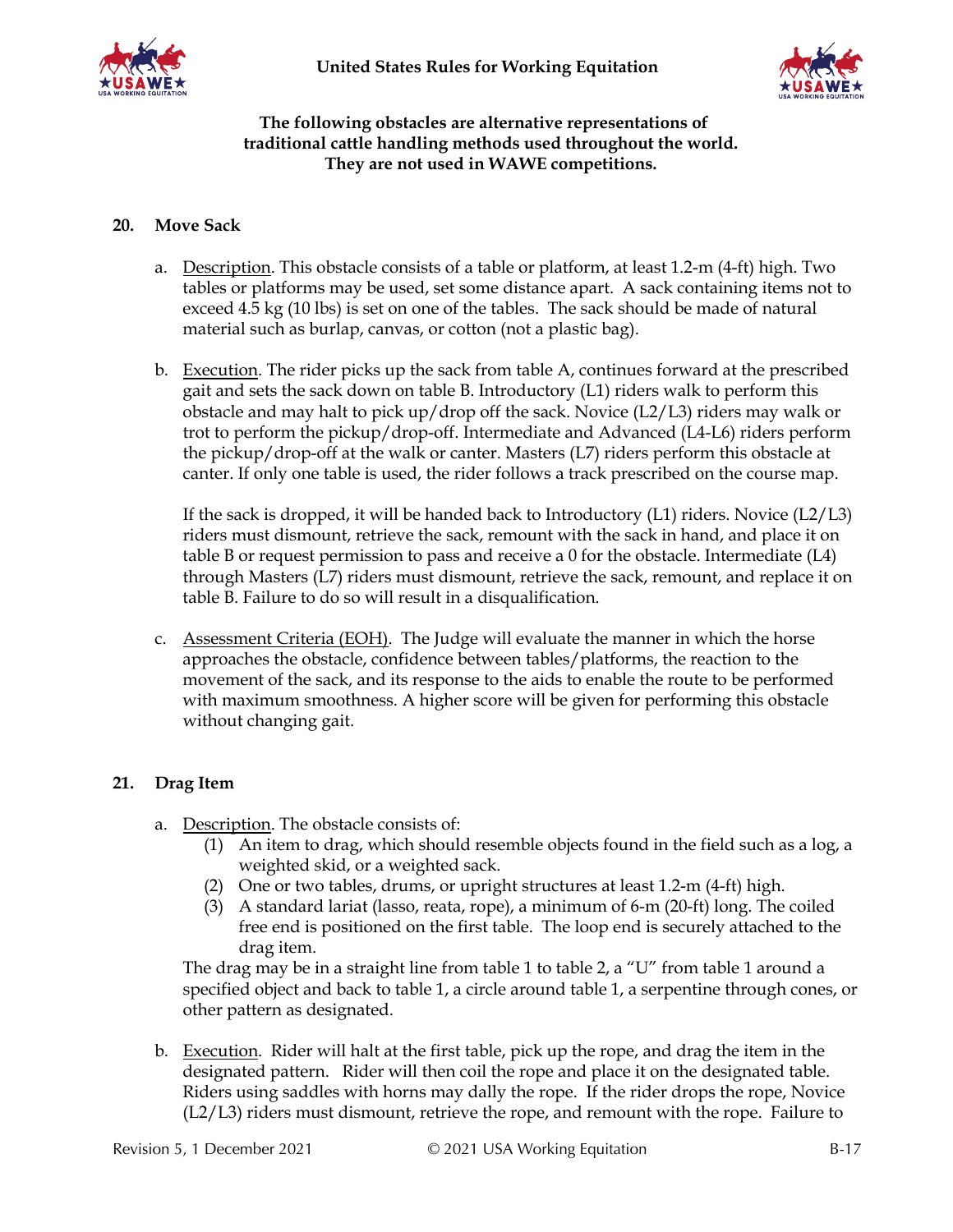



dismount, retrieve the rope, and remount with the rope will result in a 0 for the obstacle. Intermediate (L4/L5) riders must dismount, retrieve the rope, and remount with the rope. Failure to do so will result in a disqualification.

c. Assessment Criteria (EOH). The Judge will evaluate the manner in which the horse approaches the obstacle, its reaction to the movement of the dragged item, and its response to the aids to enable the route to be performed with maximum smoothness. Dropping the rope will result in a negative score.

This obstacle may not be used at the Introductory (L1) level.

### **22. Varied Footing**

- a. Description. Any variety of safe, uneven or textured footing may be used. Sample footings include shavings, sand, bark, wet sand/soil, grass, straw, light brush, gravel, rubber mats, or wood sheeting. The obstacle should be a minimum of 1.2 m x 2.4 m  $(4 \times 8 \text{ ft})$ . Safety of the footing should be considered.
- b. Execution. The rider will enter the obstacle at a walk, cross at a walk, and proceed at the prescribed gait upon exiting.
- c. Assessment Criteria (EOH). The Judge will evaluate the transition to the walk, the quality and regularity of the walk, the straightness of the horse while navigating the obstacle, and the confidence of the horse and rider while navigating this obstacle. Points will be deducted if a horse shows any awkwardness, hesitation, or irregularity.

### **23. Herding Cattle**

a. Description. This obstacle consists of two adjacent and connected fenced enclosures. The fence panels must be 1.5- to 2.1-m. (5- to 7-ft) high, each with an exterior entrance gate and one gate connecting the two enclosures, all of which can be operated from horseback. Each enclosure should be a minimum of  $6 \times 6$  m (20  $\times$  20 ft,) or sufficient in size for a horse and rider to enter and easily move through or properly herd the cattle contained in the pen. The obstacle should be erected within a perimeter fence secure enough to contain the stock should any escape from the obstacle. The perimeter fence may be used as a portion of the obstacle.

The cattle should be reasonably quiet and accustomed to being worked from horseback. The animals should be larger than 300 pounds. Bulls larger than 500 pounds or over 8 months of age are not to be used. The Judge may remove any individual animals that are too wild or aggressive to ensure safe and sporting conditions.

b. Execution. The rider will open the exterior gate to the empty pen, enter, and then close the gate. The rider will then open the gate between the two pens, herd the animals from one pen to another, and close the gate between the two pens. The rider will then exit through the exterior gate of the now empty pen, closing the gate behind him/her. Riders must open/close the gates by themselves.